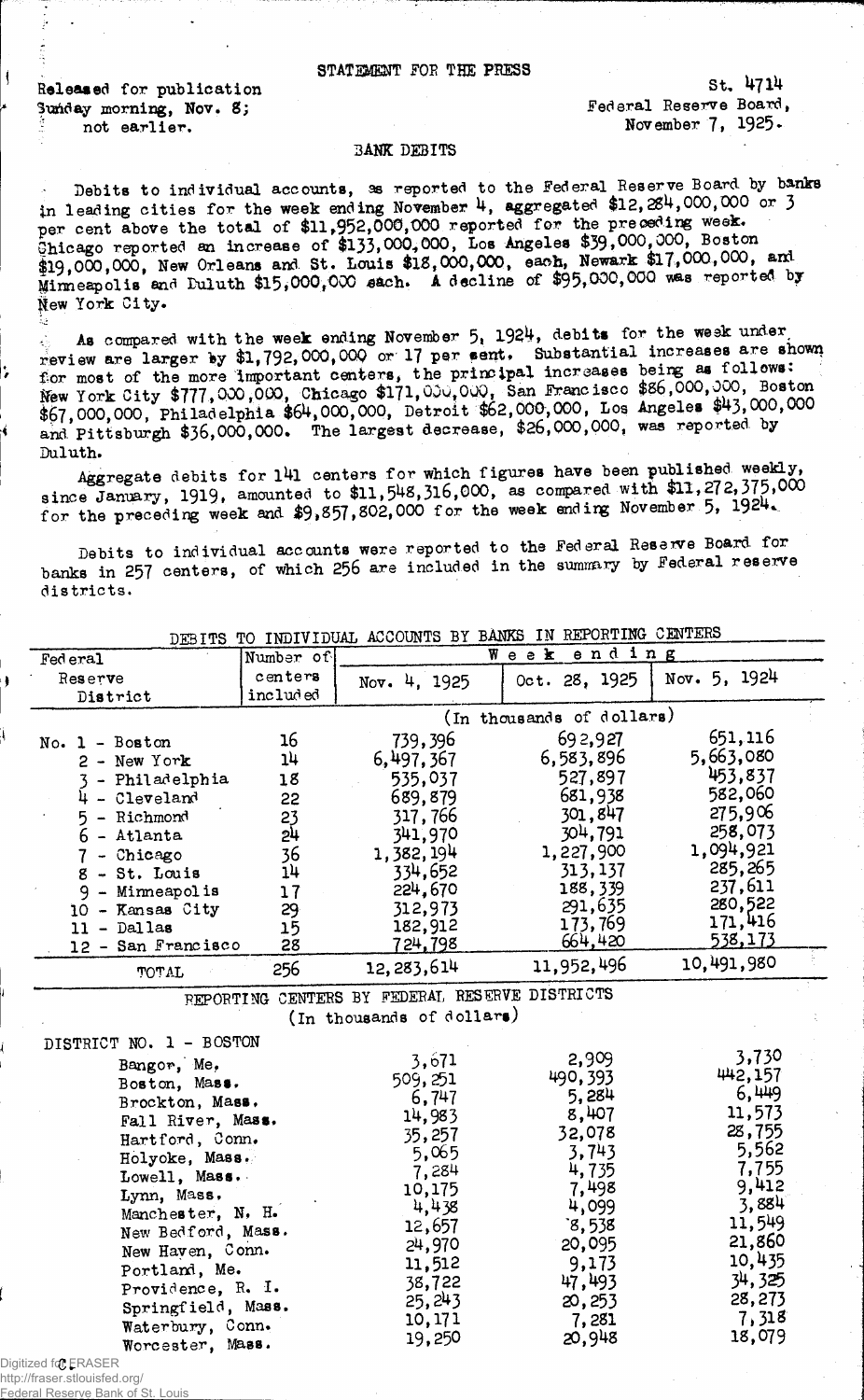|                                                   | DEBITS TO INDIVIDUAL ACCOUNTS BY BANKS IN REPORTING CENTERS |                           | $St$ 4714a       |
|---------------------------------------------------|-------------------------------------------------------------|---------------------------|------------------|
|                                                   | Nov. 4, 1925                                                | Week ending               |                  |
|                                                   |                                                             | Oct. 28, 1925             | Nov. $5, 1924$   |
|                                                   |                                                             | (In thousands of dollars) |                  |
| DISTRICT NO. 2 - NEW YORK                         |                                                             |                           |                  |
| Albany, N.Y.                                      | 22, 356                                                     | 26,020                    | 28,606           |
| Binghamton, N.Y.<br>Buffalo, N.Y.                 | 4,946                                                       | 4,537                     | 4,294            |
| Elmira, N. Y.                                     | 83,211                                                      | 85,428                    | 67,944           |
| Jamestown, N. Y.                                  | 3,842                                                       | 3,977                     | 3,323            |
| Montclair, N. J.                                  | 4,260<br>4,095                                              | 5,958<br>4,019            | 3,764            |
| Newark, N. J.                                     | 89,872                                                      | 73,310                    | 3,263<br>60,563  |
| New York, N. Y.                                   | 6, 167, 089                                                 | 6,261,984                 | 5,389,851        |
| Northern New Jersey Clearing<br>House Association |                                                             |                           |                  |
| Passaic, N. J.                                    | 44,057                                                      | 48,917                    | 41,290           |
| Poughkeepsie, N.Y.                                | 11,115<br>2,634                                             | 10,051<br>3,397           | 7,047            |
| Rochester, N. Y.                                  | 38,633                                                      | 34,901                    | 3,336<br>32,084  |
| Stamford, Com.                                    | 3,664                                                       | 3,564                     | 3,067            |
| Syracuse, N.Y.                                    | 17,593                                                      | 17,833                    | 14,648           |
| DISTRICT NO. 3 - PHILADELPHIA                     |                                                             |                           |                  |
| Allentown, Pa.                                    | 8,000                                                       | 7,979                     | 7,171            |
| Altoona, Pa.                                      | 3,954                                                       | 3,723                     | 3,259            |
| Camden, N. J.<br>Chester, Pa.                     | 13,989                                                      | 14,790                    | 12,111           |
| Harrisburg, Pa.                                   | 5,666                                                       | 5,332                     | 4,940            |
| Hazleton, Pa.                                     | 8,919<br>3,318                                              | 9,196                     | 8,445            |
| Johnstown, Pa.                                    | 6,081                                                       | 3,299<br>5,285            | 3,393<br>5,080   |
| Lancaster, Pa.                                    | 6,077                                                       | 6,727                     | 6,219            |
| Lebanon, Pa.                                      | 1,555                                                       | 1,792                     | 1,402            |
| Norristown, Pa.<br>Philadelphia, Pa.              | 816                                                         | 974                       | 998              |
| Reading, Pa.                                      | 401,668<br>10,108                                           | 401,932                   | 337,767          |
| Scranton, Pa.                                     | 14,300                                                      | 10,000<br>14,400          | 7,721            |
| Trenton, N. J.                                    | 15,221                                                      | 15,436                    | 14,300<br>14,895 |
| Wilkes-Barre, Pa.                                 | 9,243                                                       | 10,353                    | 10,459           |
| Williamsport, Pa.<br>Wilmington, Del.             | 4, c12                                                      | 4,004                     | 3,131            |
| York, Pa.                                         | 17,144<br>4,966                                             | 7,981<br>4,694            | 8,021            |
| DISTRICT NO. 4 - CLEVELAND                        |                                                             |                           | 4,525            |
| Akron, Ohio                                       | 19,800                                                      |                           |                  |
| Butler, Pa.                                       | 2,541                                                       | 24,190<br>2,231           | 15,483<br>2,484  |
| Canton, Ohio                                      | 9,202                                                       | 9,884                     | 8,449            |
| Cincinnati, Ohio<br>Cleveland, Ohio               | 89,047                                                      | 80,387                    | 68,682           |
| Columbus, Ohio                                    | 166,444                                                     | 159,857                   | 145,971          |
| Connellsville, Pa.                                | 38,948<br>1,026                                             | 32, 399°<br>1,095         | 32,440<br>930    |
| Dayton, Ohio                                      | 17,436                                                      | 16,205                    | 15,654           |
| Erie, Pa.                                         | 7,353                                                       | 7,607                     | 6,931            |
| Greensburg, Pa.<br>Homestead, Pa.                 | 4,936                                                       | 4,595                     | 4,349            |
| Lexington, Ky.                                    | 1,106<br>4,434                                              | 1,015                     | 1,238            |
| Lima, Ohio                                        | 4,162                                                       | 3,876<br>2, 778           | 5,425<br>4,162   |
| Lorain, Ohio                                      | 1,307                                                       | 1,268                     | 1,593            |
| Oil City, Pa.                                     | 4,055                                                       | 3,171                     | 2,686            |
| Pittsburgh, Pa.<br>Springfield, Ohio              | 235,148                                                     | 235,516                   | 193,921          |
| Toledo, Ohio                                      | 6,207<br>.44,155                                            | 4,754                     | 4,428            |
| Warren, Ohio                                      | 2,734                                                       | 44,302<br>3, Q17          | 34,011           |
| Wheeling, W. Va.                                  | 11,414                                                      | 11,042                    | 2,479<br>10,244  |
| Youngstown, Ohio                                  | 15,684                                                      | 29,983                    | 12,309           |
| Zanesville, Ohio<br>с.                            | 2,740                                                       | 2,765                     | 3,141            |

÷,

 $\mathbb{R}^2$ 

Ŷ,

 $\sqrt{ }$ 

Digitized for FRASER http://fraser.stlouisfed.org/ Federal Reserve Bank of St. Louis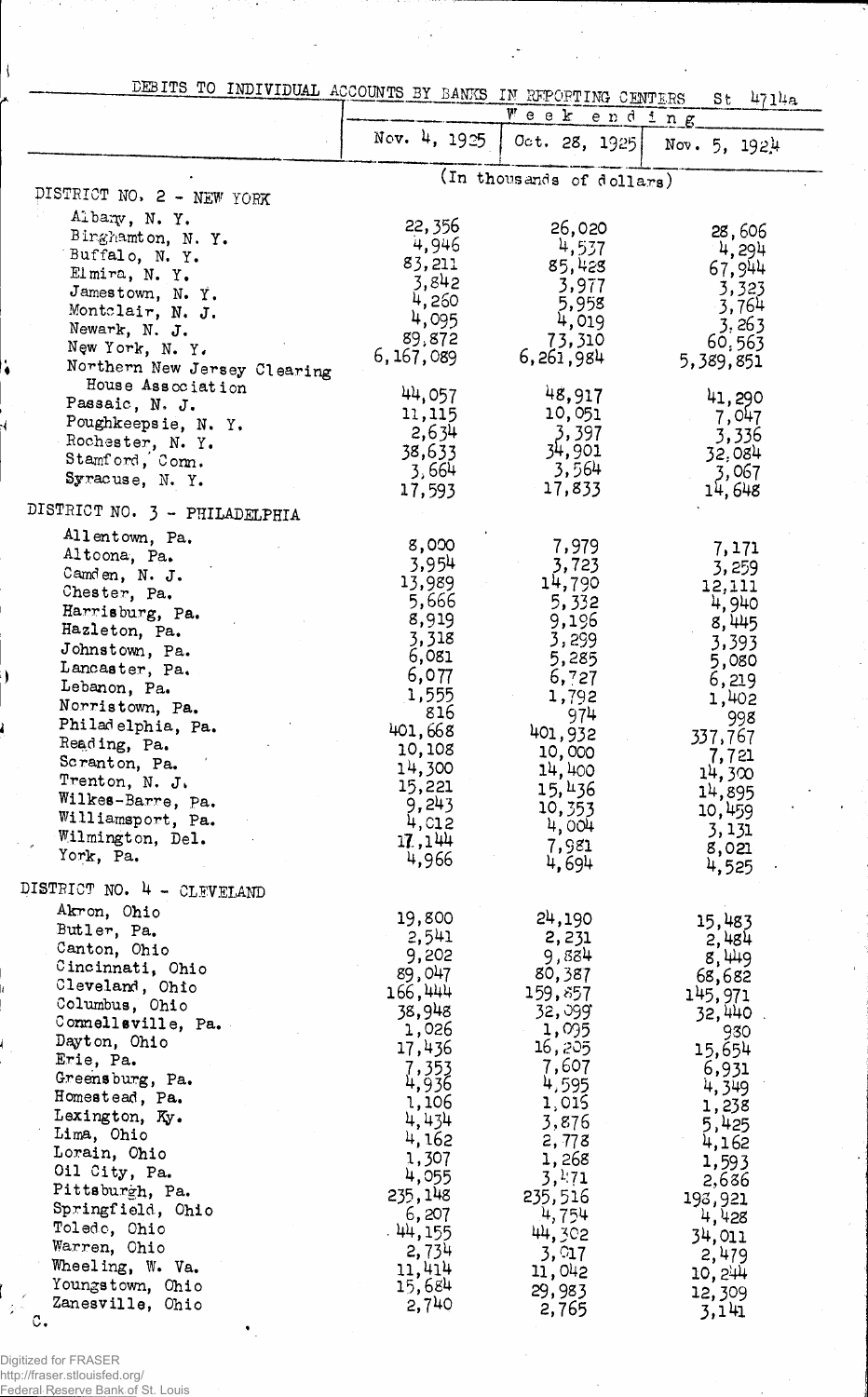| DEBITS TO INDIVIDUAL ACCOUNTS BY BANKS IN REPORTING CENTERS                                                                                                                                                                                                                                                                                                                                                                                                  |                                                                                                                                                                                                              |                                                                                                                                                                                                                   | St. 4714b                                                                                                                                                                                                        |
|--------------------------------------------------------------------------------------------------------------------------------------------------------------------------------------------------------------------------------------------------------------------------------------------------------------------------------------------------------------------------------------------------------------------------------------------------------------|--------------------------------------------------------------------------------------------------------------------------------------------------------------------------------------------------------------|-------------------------------------------------------------------------------------------------------------------------------------------------------------------------------------------------------------------|------------------------------------------------------------------------------------------------------------------------------------------------------------------------------------------------------------------|
|                                                                                                                                                                                                                                                                                                                                                                                                                                                              | Nov. 4, 1925                                                                                                                                                                                                 | $\overline{w}$ e e $k$<br>ending<br>Oct. 28, 1925                                                                                                                                                                 | Nov. $5, 1924$                                                                                                                                                                                                   |
|                                                                                                                                                                                                                                                                                                                                                                                                                                                              |                                                                                                                                                                                                              | (In thousands of dollars)                                                                                                                                                                                         |                                                                                                                                                                                                                  |
| DISTRICT NO. 5 - RICHMOND                                                                                                                                                                                                                                                                                                                                                                                                                                    |                                                                                                                                                                                                              |                                                                                                                                                                                                                   |                                                                                                                                                                                                                  |
| Asheville, N. C.<br>Baltimore, Md.<br>Charleston, S. C.<br>Charleston, W. Va.<br>Charlotte, N. C.<br>Columbia, S. C.<br>Cumberland, Md.<br>Danville, Va.<br>Durham, N. C.<br>Greensboro, N.C.<br>Greenville, S. C.<br>Hagerstown, Md.<br>Huntington, W. Va.<br>Lynchburg, Va.<br>Newport News, Va.<br>Norfolk, Va.<br>Raleigh, N.C.<br>Richmond, Va.<br>Roanoke, Va.<br>Spartanburg, S. C.<br>Washington, D. C.<br>Wilmington, N. C.<br>Winston-Salem, N. C. | 6,640<br>85,599<br>7,111<br>7,912<br>12,805<br>4,500<br>. 2,040<br>2,585<br>7,618<br>$-4,831$<br>7,167<br>2,336<br>6,571<br>5,096<br>1,911<br>19,742<br>40,363<br>6,789<br>3,537<br>58,824<br>6,739<br>9,876 | 6,123<br>95,491<br>5,959<br>7,858<br>11,305<br>3,830<br>2,010<br>2,303<br>7,392<br>4,702<br>6,282<br>2,298<br>5,532<br>4,185<br>2,084<br>18,915<br>6,840<br>35,653<br>5,831<br>3,569<br>49,978<br>5, 246<br>8,361 | 4,734<br>77,200<br>6,784<br>7,235<br>12,324<br>5,480<br>1,908<br>3,398<br>5,806<br>6,079<br>5,534<br>2,174<br>5,767<br>4,325<br>1,691<br>16,558<br>5,811<br>33,005<br>6,269<br>4,074<br>46,095<br>5,648<br>8,007 |
| DISTRICT NO. 6 - ATLANTA<br>Albany, Ga.<br>Atlanta, Ga.<br>Augusta, Ga.<br>Birmingham, Ala.<br>Brunswick, Ga.<br>Chattanooga, Term.<br>Columbus, Ga.<br>Dothan, Ala.<br>Elbert on, Ga.<br>Jackson, Miss.<br>Jacksonville, Fla.<br>Knoxville, Tenn.<br>Macon, Ga.<br>Meridian, Miss.<br>Mobile, Ala.<br>Montgomery, Ala.<br>Nashville, Tenn.<br>Newnan, Ga.<br>New Orleans, La.<br>Pensacola, Fla.                                                            | 1,400<br>40,419<br>8,416<br>34,370<br>659<br>10,413<br>3,821<br>1,329<br>340<br>4,600<br>32,763<br>8,219<br>5,715<br>3,723<br>9,474<br>6,229<br>20,444<br>565<br>105,224<br>2,519                            | 1,400<br>36,397<br>7,512<br>32,514<br>737<br>9,882<br>3,310<br>1,201<br>230<br>4,100<br>$2\varepsilon$ , 623<br>6,899<br>5,975<br>3,549<br>8,798<br>5,605<br>17,598<br>621<br>87,713<br>2,076                     | 1,381<br>35,377<br>8,007<br>32,127<br>614<br>8,483<br>3,502<br>967<br>421<br>4,027<br>13,837<br>7,411<br>5,855<br>3,520<br>7,094<br>6,122<br>16,605<br>619<br>76,030<br>1,656                                    |
| Savannah, Ga.<br>Tampa, Fla.<br>Valdosta, Ga.<br>Vicksburg, Miss.                                                                                                                                                                                                                                                                                                                                                                                            | 14,441<br>23,102<br>$\frac{1}{2}$ , $\frac{505}{250}$                                                                                                                                                        | 13,522<br>22,847<br>1,268<br>2,414                                                                                                                                                                                | 10,618<br>10,158<br>1,255<br>2,387                                                                                                                                                                               |

J

 $\mathfrak{C}$ .

Digitized for FRASER http://fraser.stlouisfed.org/ Federal Reserve Bank of St. Louis

 $\overline{a}$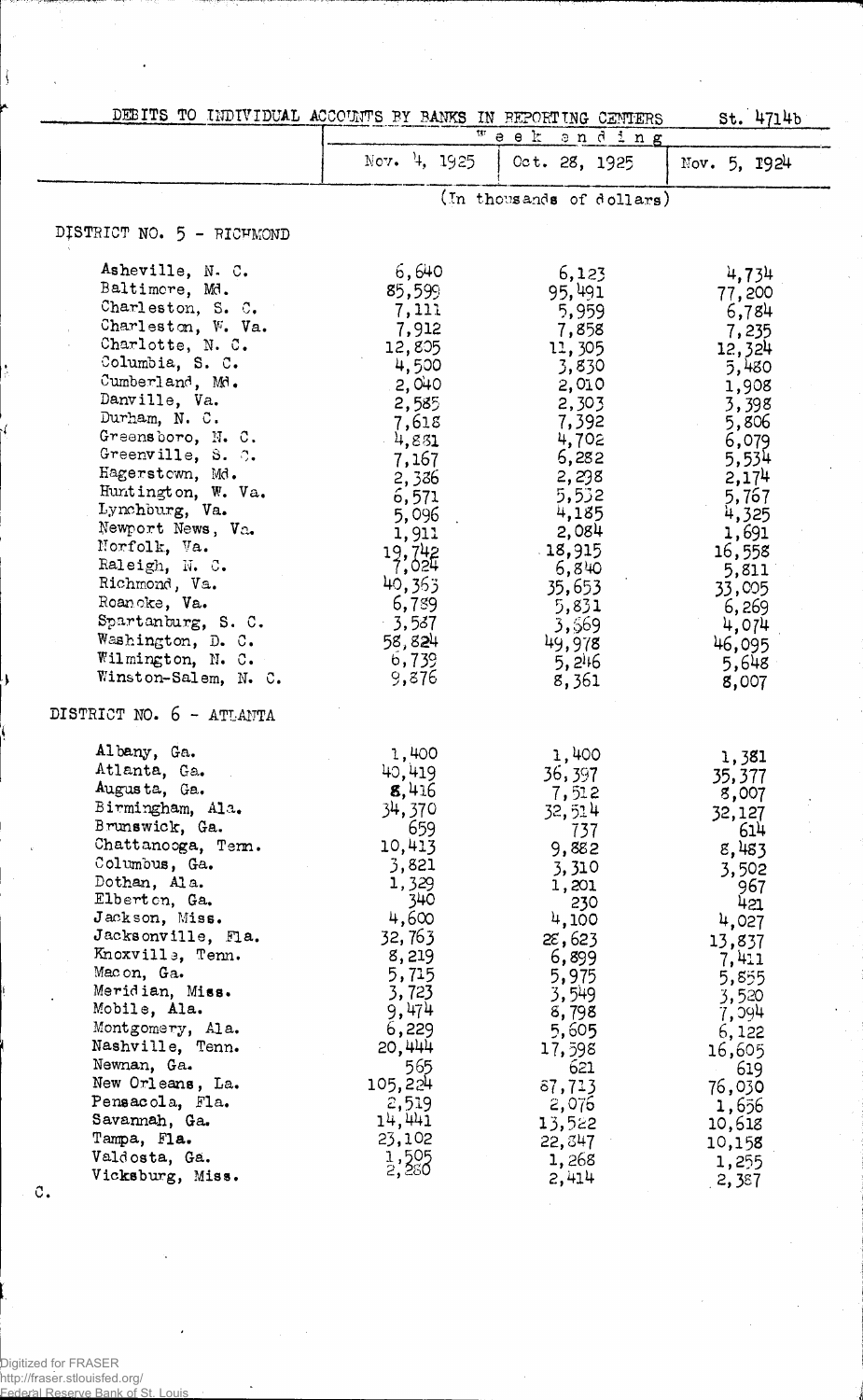| St. 4714c<br>DEBITS TO INDIVIDUAL ACCOUNTS BY BANKS IN REPORTING CENTERS |                 |                           |                 |  |
|--------------------------------------------------------------------------|-----------------|---------------------------|-----------------|--|
|                                                                          | ₩еек<br>ending  |                           |                 |  |
|                                                                          | Nov. 4, 1925    | Cct. 28, 1925             | Nov. $5, 1924$  |  |
|                                                                          |                 | (In thousands of dollars) |                 |  |
| DISTRICT NO. 7 - CHICAGO                                                 |                 |                           |                 |  |
| Adrian, Mich.                                                            | 1,079           | 899                       | 873             |  |
| Aurora, Ill.                                                             | 4,192           | 3,653                     | 3,412           |  |
| Bay City, Mich.                                                          | 2,866           | 2,808                     | 5,205           |  |
| Bloomington, Ill.                                                        | 3,141           | 2,476                     | 2,932           |  |
| Cedar Rapids, Iowa                                                       | 9,5!2           | 8,615                     | 7,523           |  |
| Champaign, Ill.                                                          | 2,158           | 2,030                     | 2,094           |  |
| Chicago, Ill.<br>Danville, Ill.                                          | 862,749         | 729,258                   | 692, 223        |  |
| Davenport, Iowa                                                          | 2,779<br>9,727  | 2,590<br>7,034            | 2,790<br>7,994  |  |
| Decatur, Ill.                                                            | 4,529           | 4,432                     | 3,183           |  |
| Des Moines, Icwa                                                         | 19,537          | 17,404                    | 14,593          |  |
| Detroit, Mich.                                                           | 199,834         | 201, 311                  | 137,488         |  |
| Dubuque, Iowa                                                            | 4,555           | 3,458                     | 3,277           |  |
| Flint, Mich.                                                             | 8,008           | 6,902                     | 6,532           |  |
| Fort Wayne, Ind.                                                         | 9,921           | 10,521                    | 9,507           |  |
| Gary, Ind.                                                               | 4,856           | 6,511                     | 5,473           |  |
| Grand Rapids, Mich.                                                      | 19,773          | 21,110                    | 13,663          |  |
| Green Bay, Wis.                                                          | 3,115           | 3,160                     | 2,928           |  |
| Hammond, Ind.<br>Indianapolis, Ind.                                      | 4,490<br>38,176 | 4,830<br>33, 447          | 3,320           |  |
| Jackson, Mich.                                                           | 4,959           | 5,395                     | 31,568<br>3,924 |  |
| Kalamazco, Mich.                                                         | 4,992           | 4,835                     | 4,553           |  |
| Lansing, Mich.                                                           | 7,500           | 8,400                     | 6,076           |  |
| Mason City, Iowa                                                         | 2,589           | 2,063                     | 2,112           |  |
| Milwaukee, Wis.                                                          | 67,678          | 61,787                    | 54,701          |  |
| Moline, Ill.                                                             | 2,697           | 2,046                     | 1,963           |  |
| Muscatine, Iowa                                                          | 1,128           | 1,701                     | 1,114           |  |
| Oshkosh, Wis.                                                            | 3,500           | 2,700                     | 2,500           |  |
| Peoria, Ill.                                                             | 11,417          | 9,579                     | 9,470           |  |
| Rockford, Ill.                                                           | 6,983           | 6,384                     | 5,688           |  |
| Saginaw, Mich.                                                           | 5,124<br>3,803  | $-5,496$                  | 5,040           |  |
| Sheboygan, Wis.<br>Sioux City, Iowa                                      | 20,419          | 3,751<br>16,568           | 17, 144         |  |
| South Bend, Ind.                                                         | 9,974           | 11,366.                   | 8,524           |  |
| Springfield, Ill.                                                        | 7,929           | 7,715                     | 6,712           |  |
| Terre Haute, Ind.                                                        | .5,140          | 5,525                     | 4,940           |  |
| Waterloo, Iowa                                                           | 5,038           | 3,891                     | 3,882           |  |
| DISTRICT NO. 3 - ST. LOUIS                                               |                 |                           |                 |  |
| East St. Louis and Nat'l.                                                |                 |                           |                 |  |
| Stock Yards, Ill.                                                        | 10,632          | 10,590                    | 9,386           |  |
| Eldorado, Ark.                                                           | 2,108           | 2,880                     | 1.514           |  |
| Evansville, Ind.                                                         | 3,000           | 8,808                     | 6,503           |  |
| Fort Smith, Ark.<br>Greenville, Miss.                                    | 4,501           | 5,036                     | 4,448<br>1,361  |  |
| Helena, Ark.                                                             | 1,396<br>1,723  | 1,379<br>1,593            | 2,542           |  |
| Little Rock, Ark.                                                        | 21,972          | 21,626                    | 19,586          |  |
| Louisville, Ky.                                                          | 42,556          | 40,685                    | 36,244          |  |
| Memphis, Tenn.                                                           | 47,895          | 44,882                    | 41,084          |  |
| Owensboro, Ky.                                                           | 1,033           | 1,010                     | 1,262           |  |
| Quincy, Ill.                                                             | 2,813           | 2,640                     | 2,595           |  |
| St. Louis, Mo.                                                           | 185,600         | 167,900                   | 154,105         |  |
| Sedalia, Mo.                                                             | 1,087           | 862                       | 1,101           |  |
| Springfield, Mo.                                                         | 3,331           | 3,246                     | 3,533           |  |

 $\bar{z}$ 

Digitized for FRASER<br>http://fraser.stlouisfed.org/<br>Eederal.Reserve Bank.of.St.

 $\overline{\phantom{a}}$ Louis

j

Ì.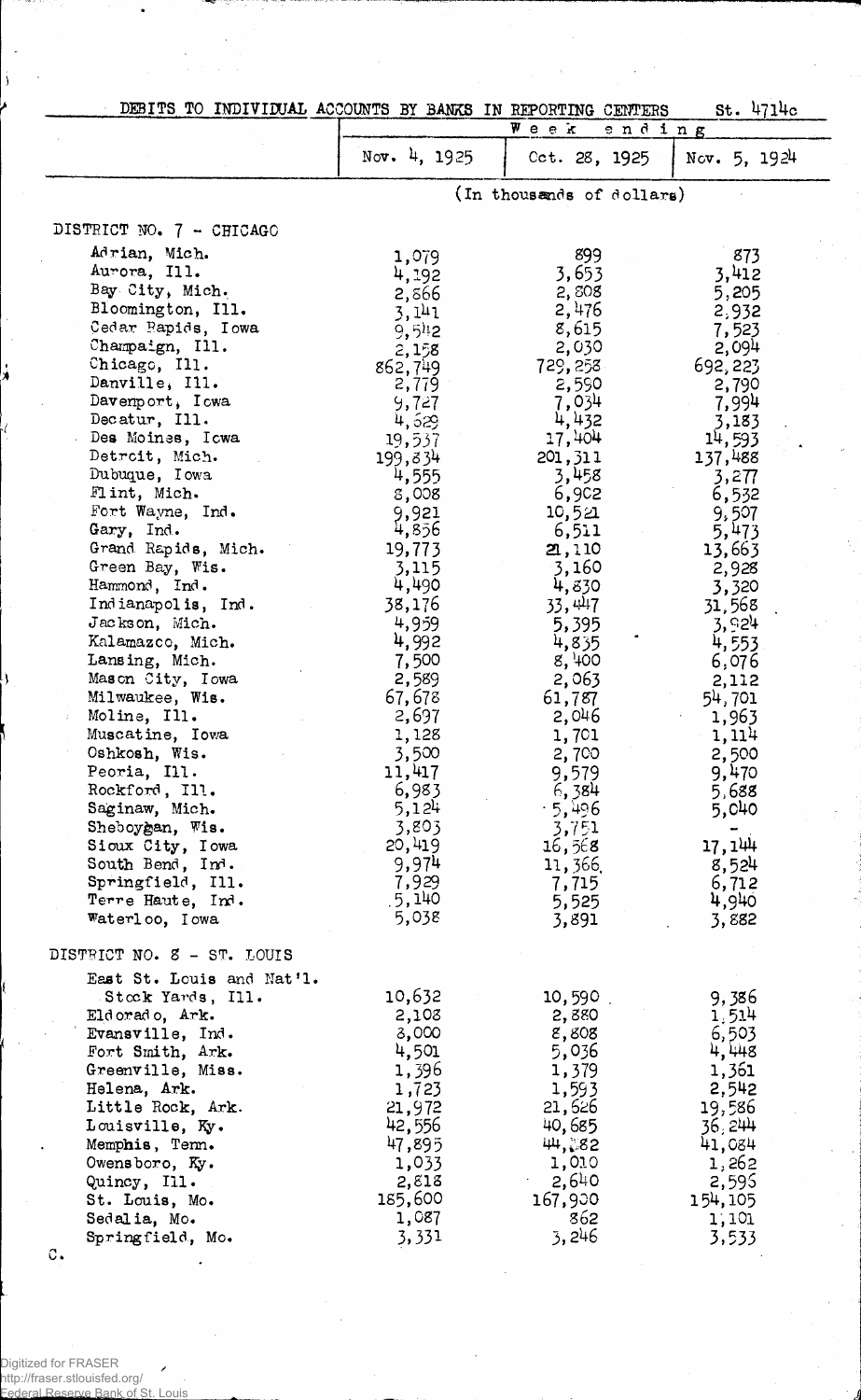<span id="page-4-0"></span>

| St. 4714d<br>DEBITS TO INDIVIDUAL ACCOUNTS BY BANKS IN REPORTING CENTERS |                  |                           |                |
|--------------------------------------------------------------------------|------------------|---------------------------|----------------|
|                                                                          | Week<br>ending   |                           |                |
|                                                                          | Nov. 4, 1925     | Oct. 28, 1925             | Nov. $5, 1924$ |
|                                                                          |                  | (In thousands of dollars) |                |
| DISTRICT NO. 9 - MINNEAPOLIS                                             |                  |                           |                |
|                                                                          | 1,986            |                           | 1,690          |
| Aberdeen, S. D.                                                          | 1,878            | 1,574                     | 1,974          |
| Billings, Mont.                                                          | 601              | 1,986<br>475              |                |
| Dickinson, N. D.                                                         | 37,442           |                           | 593<br>63,629  |
| Duluth, Minn.                                                            | 4,425            | 22,576                    | 3,075          |
| Fargo, N. D.                                                             |                  | 3,778                     |                |
| Grand Forks, N. D.                                                       | 2,870            | 2,513                     | 2,570          |
| Helena, Mont.                                                            | 2,439<br>611     | 1,725                     | 2,655          |
| Jamestown, N. D.                                                         |                  | 603<br>2,053              | 539<br>2,136   |
| La Crosse, Wis.                                                          | 2,461<br>109,472 | 94,827                    | 106,737        |
| Minneapolis, Minn.                                                       | 1,355            | 1,871                     | 2,181          |
| Minot, N. D.<br>Red Wing, Minn.                                          | 770              | 501                       | 719            |
| St. Paul, Minn.                                                          | 39,554           | 37,019                    | 35,911         |
| Sioux Falls, S. D.                                                       | 4,032            | 3,917                     | 3,379          |
| South St. Paul, Minn.                                                    | 11,336           | 10,079                    | 7,121          |
| Superior, Vis.                                                           | 1,716            | 1,830                     | 1,754          |
| Winona, Minn.                                                            | 1,222            | 1,012                     | 948            |
| DISTRICT NO. 10 - KANSAS CITY                                            |                  |                           |                |
|                                                                          | 1,891            | 1,546                     | 1,505          |
| Atchison, Kans.                                                          | 4,794            | 2,538                     | 3,426          |
| Bartlesville, Okla.                                                      | 2,412            | 2,734                     | 3,566          |
| Casper, Wyo.                                                             | 1,894            | 2,106                     | 2,096          |
| Cheyenne, Wyo.                                                           | 4,098            | 3,011                     | 2,877          |
| Colorado Springs, Colo.                                                  | 45,580           | 39,593                    | 38,444         |
| Denver, Colo.<br>Enid, Okla.                                             | 3,336            | 2,715                     | 2,700          |
| Fremont, Neb.                                                            | 836              | 699                       | 797            |
| Grand Junction, Colo.                                                    | 1,108            | 956                       | 1,053          |
| Guthrie, Okla.                                                           | 1,042            | 974                       | 1,048          |
| Hutchinson, Kans.                                                        | 3,416            | 2,747                     | 3,690          |
| Independence, Kans.                                                      | 2,532            | 1,867                     | 1,743          |
| Joplin, Mo.                                                              | 4,081            | 4,012                     | 2,966          |
| Kansas City, Kans.                                                       | 4,458            | 4,525                     | 4,206          |
| Kansas City, Mo.                                                         | 88,108           | 84,682                    | 80,821         |
| Lawrence, Kans.                                                          | 1,244            | 1,089                     | 1,381          |
| Lincoln, Neb.                                                            | 7,867            | 6,495                     | 7,150          |
| McAlester, Okla.                                                         | 1,329            | 1,160                     | 1,069          |
| Muskogee, Okla.                                                          | $-3,704$         | 3,670                     | 3,991          |
| Oklahoma City, Okla.                                                     | 22, 256          | 18,524                    | 19,965         |
| Okmulgee, Okla.                                                          | 2,355            | 2,583                     | 1,594          |
| Omaha, Neb.                                                              | 46,745           | 45,826                    | 43,847         |
| Parsons, Kans.                                                           | 707<br>1,230     | 645                       | 680            |
| Pittsburg, Kans.                                                         | 3,815            | 1,493                     | 1,146          |
| Pueblo, Colo.                                                            | 13,713           | 3,638                     | 3,466          |
| St. Joseph, Mo.                                                          | 5,147            | 13,479                    | 15,011         |
| Topeka, Kans.                                                            | 22,270           | 3,355                     | 3,566          |
| Tulsa, Okla.                                                             | 11,002           | $2^{11}$ , $733$          | 16,370         |
| Wichita, Kans.                                                           |                  | 10,440                    | 10,348         |

 $\circ$ .

Digitized for FRASER http://fraser.stlouisfed.org/ Federal Reserve Bank of St. Louis